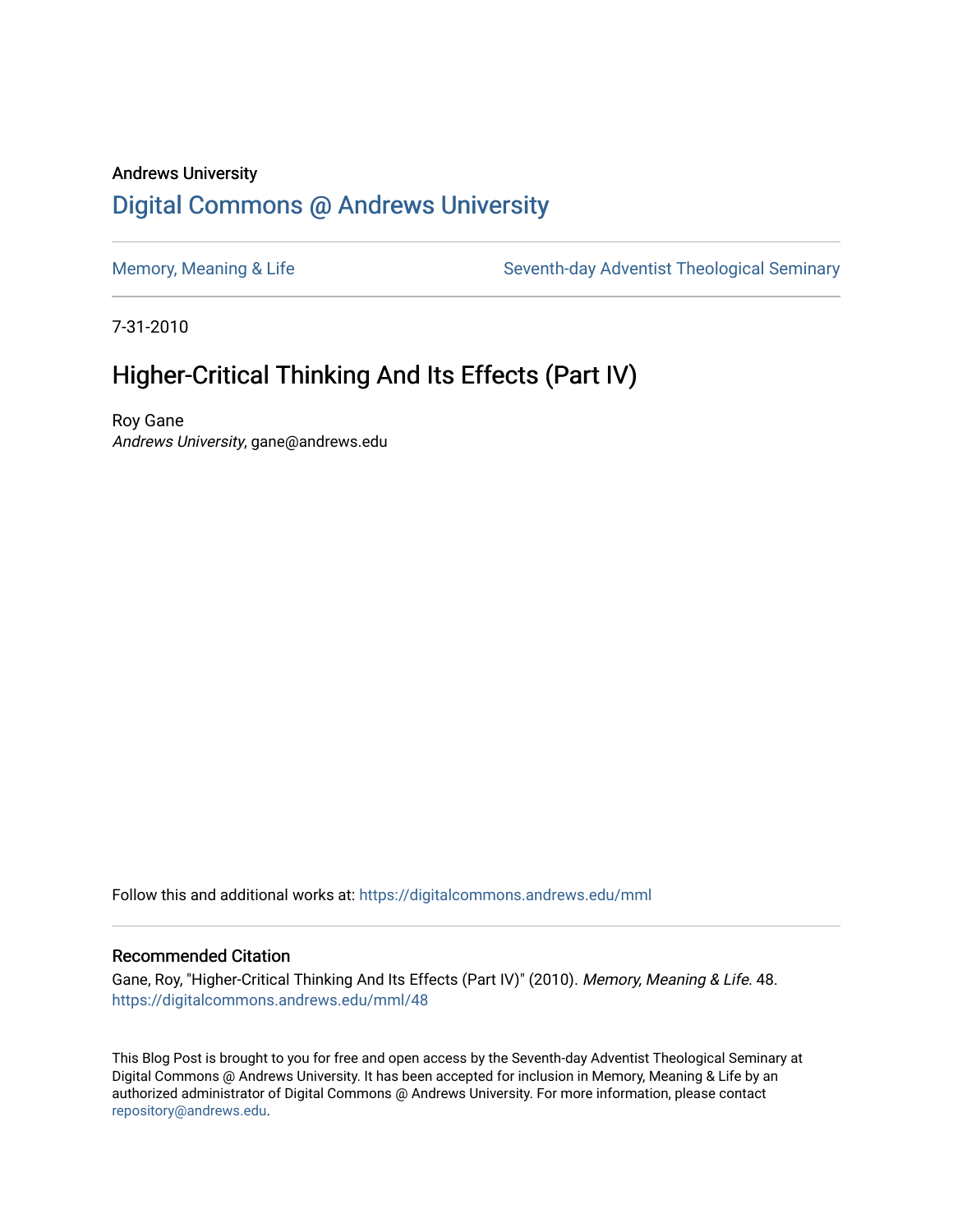# **[Memory, Meaning & Faith](http://web.archive.org/web/20120713023706/http://www.memorymeaningfaith.org/blog/)**

[Main](http://web.archive.org/web/20120713023706/http://www.memorymeaningfaith.org/blog) [About](http://web.archive.org/web/20120713023706/http://www.memorymeaningfaith.org/blog/about.html) [Archives](http://web.archive.org/web/20120713023706/http://www.memorymeaningfaith.org/blog/archives.html) July 31, 2010 **Higher-Critical Thinking And Its Effects (Part IV)**

Thus far we have found that strategies for attempting to change Scripture in order to avoid allowing its system of divine principles to guide belief and lifestyle (against [2 Tim 3:16-17](http://web.archive.org/web/20120713023706/http://www.biblestudytools.com/nrs/2-timothy/passage.aspx?q=2%20Timothy+3:16-17)) include the following: cutting out what you don't like, supplementing Scripture, treating it as obsolete, ([Part I\)](http://web.archive.org/web/20120713023706/http://www.memorymeaningfaith.org/blog/2010/07/highercritical-thinking-part-ii.html) and treating at least some of it as merely human through historical criticism [\(Part II,](http://web.archive.org/web/20120713023706/http://www.memorymeaningfaith.org/blog/2010/07/highercritical-thinking-part-ii.html) [Part III\)](http://web.archive.org/web/20120713023706/http://www.memorymeaningfaith.org/blog/2010/07/highercritical-thinking-part-iii.html). Dr. Younker (see [quotation\)](http://web.archive.org/web/20120713023706/http://www.memorymeaningfaith.org/blog/2010/07/randal-younker-on-reading-genesis.html.html) provides an example of another approach that has gotten quite a bit of attention lately:

#### **Adjust its interpretation to make it harmonize with science.**

This is vastly broader than the Genesis creation issue. For example, another locus of such harmonization would be the tendency of some behavioral scientists (or those influenced by them), who regard homosexual orientation as innate and unalterable, to try to explain away biblical passages that condemn homosexual practice (e.g., [Lev 18](http://web.archive.org/web/20120713023706/http://www.biblestudytools.com/nrs/leviticus/18.html), [20;](http://web.archive.org/web/20120713023706/http://www.biblestudytools.com/nrs/leviticus/20.html) [Rom 1\)](http://web.archive.org/web/20120713023706/http://www.biblestudytools.com/nrs/romans/1.html). In postmodern society that seeks to nurture and enforce social justice according to norms of relativized morality, this has also become an issue of "political correctness." Since a future post will concern political correctness, I will focus the present piece on the problem of Creation.

Creation is difficult to deal with because CNN was not there to report on the event. In fact, both according to modern science and the Bible, human beings were relative latecomers to Planet Earth, so there was no person like us to record what was happening. Therefore, we must rely on other avenues of information: the Bible and/or science.

#### **The Bible**

The Bible claims to present information that humans received from the Creator God himself as his "eyewitness" account. If we believe that he inspired the whole Bible, as 2 Tim 3:16-17 says (cf. [2 Pet 1:20-21](http://web.archive.org/web/20120713023706/http://www.biblestudytools.com/nrs/2-peter/passage.aspx?q=2%20Peter+1:20-21)), we can accept that he created Planet Earth in six days ([Gen 1](http://web.archive.org/web/20120713023706/http://www.biblestudytools.com/nrs/genesis/1.html)). The narrative genre of Genesis indicates that these days (plural of Hebrew *[yom](http://web.archive.org/web/20120713023706/http://www.biblestudytools.com/lexicons/hebrew/kjv/yowm.html)*) consisted of periods of alternating darkness and light determined by the relative movements of the sun and the earth, as in later narratives of the book. So these days were basically like our days, although we cannot be sure that their length was exactly the same as our present 24 hours because we do not know the precise speed of the earth's rotation on its axis at that time.

Biblical scholars who accept the six days can have differences regarding other factors. For example:

- 1. Granted that God originally made everything out of nothing (e.g., [Ps 33:6, 9](http://web.archive.org/web/20120713023706/http://www.biblestudytools.com/nrs/psalms/passage.aspx?q=Psalm+33:6;Psalm+33:9); [Heb 11:3\)](http://web.archive.org/web/20120713023706/http://www.biblestudytools.com/nrs/hebrews/11-3.html), did he begin the Creation week with a lifeless planet that had existed in an unformed state for a long time?
- 2. Did God make all the stars of the universe on the fourth day of Creation ([Gen 1:16](http://web.archive.org/web/20120713023706/http://www.biblestudytools.com/nrs/genesis/1-16.html)), or do the words, "and the stars (NRSV)," mean that he made them, but not necessarily on the fourth day, and perhaps a long time previously?

#### **Science**

Rather than receiving information from a personal superhuman being whose witness is accepted by faith, modern science receives information by empirical human observation and experimentation. Sophisticated technologies and bodies of accumulated data make such science a truly impressive source of knowledge. All of us rely on science in countless aspects of our lives, as the computer on which I am typing this reminds me. In fact, we entrust our lives to science every time we ride in a car or airplane.

But scientists admit that the question of ultimate origin is elusive. Even if there was a "[big bang,](http://web.archive.org/web/20120713023706/http://en.wikipedia.org/wiki/Big_Bang)" a theory extrapolated from the fact that the universe is expanding, this does not answer the question: What was before the "bang"? Why did it go off?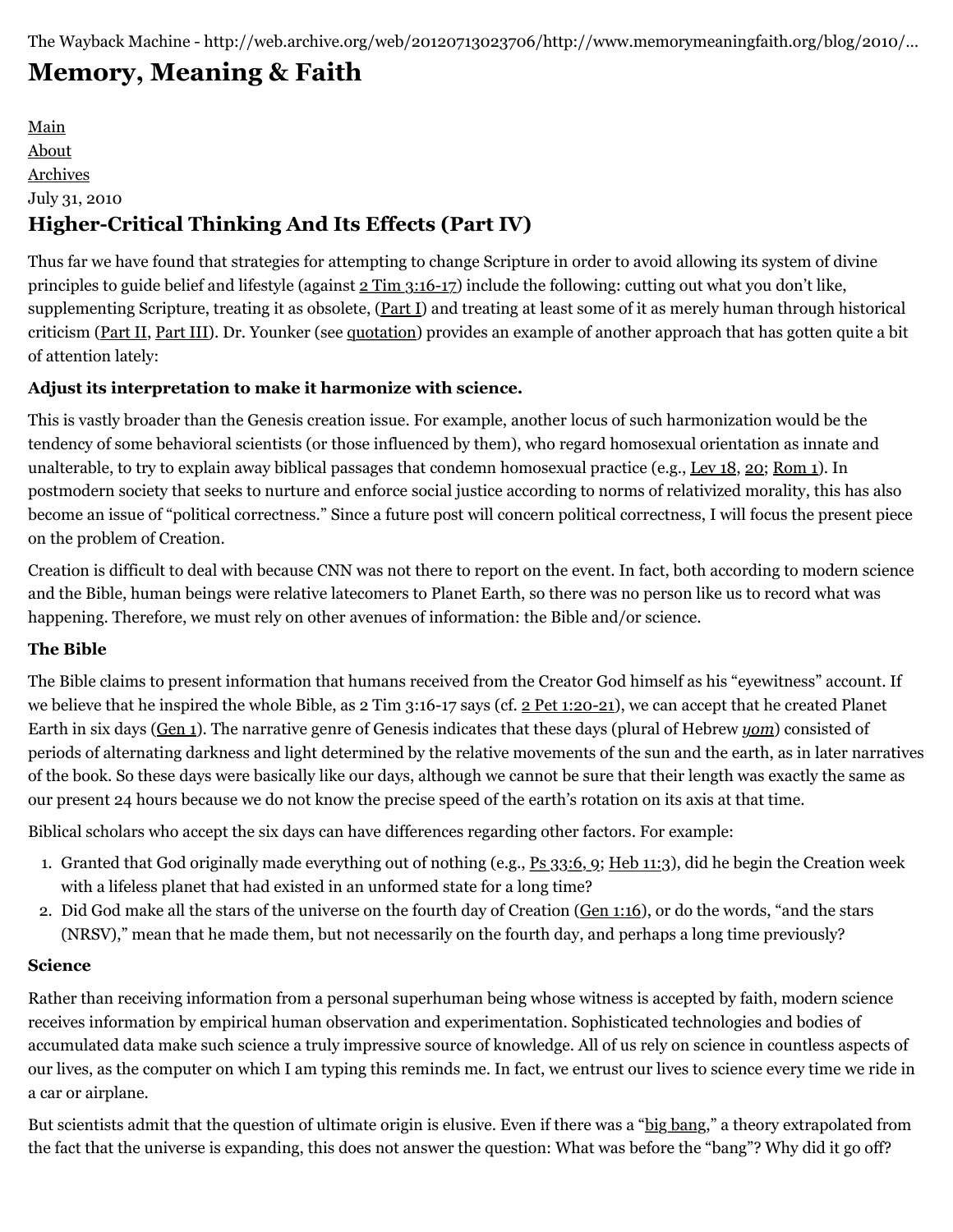How was the "DNA" of the universe encapsulated so densely in what exploded? Some have recognized that a "big bang" is not necessarily incompatible with an Intelligent Designer, or perhaps even God as we know him from the Bible: He could have used such a bang as an instrument to make the universe, perhaps long before the creative activity recorded in Genesis 1, provided that this chapter does not describe creation of the entire universe.

Neither does Darwinian macro-evolution explain ultimate origins. This theory has to do with the progressive origin of new species over a long period of time through chance mutations. But what conditions made the process begin and allowed it to continue, given the delicate balance of elements necessary for life as we know it? Unlike the "big bang" theory, Darwin's hypothesis directly collides with Genesis 1, which recounts the origin of the basic species during one week through the instrumentality of God. But obviously there has been a form of evolution since then, so that my golden retriever and chihuahua could develop from the same pair of canines preserved on Noah's ark ([Gen 7](http://web.archive.org/web/20120713023706/http://www.biblestudytools.com/nrs/genesis/7.html)). This variety is significant, but it is manifested within the boundaries of a basic type created by God.

There are many forms of evolutionary theory and many areas of investigation that scientists use to support it, such as the [geologic column,](http://web.archive.org/web/20120713023706/http://en.wikipedia.org/wiki/Geologic_column) which appears to show stratified development of species over long periods of time. Impressed by all this accumulated data, some Christians have accepted macro-evolution to varying degrees. They are then faced with the problem of what to do with Genesis 1 and other biblical references to Creation by God in six days (e.g., [Exod 20:11](http://web.archive.org/web/20120713023706/http://www.biblestudytools.com/nrs/exodus/20-11.html)). To harmonize science and the Bible, they compromise the latter. To make Genesis 1 compatible with science, they feel compelled to try to make this chapter something other than a literal account of the origin of life on Planet Earth in one literal week. None of these attempts have really worked, as recognized by [historical-critics](http://web.archive.org/web/20120713023706/http://www.memorymeaningfaith.org/blog/2010/07/highercritical-thinking-part-ii.html) who acknowledge that Genesis means what it says, but simply do not believe its message because they do not accept miracles or divine inspiration of this book.

#### **Questions**

- What impact does scientific understanding have on your faith and the way you read the Bible?
- How do you deal with apparent contradictions between Genesis and the findings of modern science?
- How can Christian homes and schools do a better job of nurturing faith in a scientific world?
- What difference does it make whether you believe in a six-day Creation according to Genesis or not? Does this underlie or affect other beliefs?

In [Part V,](http://web.archive.org/web/20120713023706/http://www.memorymeaningfaith.org/blog/2010/08/highercritical-thinking-part-v.html) Roy Gane considers a way forward for science and theology relations.

Posted by [Roy Gane](http://web.archive.org/web/20120713023706/http://profile.typepad.com/rgane) on July 31, 2010 in [History of Interpretation](http://web.archive.org/web/20120713023706/http://www.memorymeaningfaith.org/blog/history-of-interpretation/), [Science and Theology](http://web.archive.org/web/20120713023706/http://www.memorymeaningfaith.org/blog/science-and-theology/) | [Permalink](http://web.archive.org/web/20120713023706/http://www.memorymeaningfaith.org/blog/2010/07/highercritical-thinking-part-iv.html) [Save to del.icio.us](http://web.archive.org/web/20120713023706/http://del.icio.us/post) | The Way...

#### **Comments**

 $\overline{\phantom{a}}$ 

You can follow this conversation by subscribing to the <u>comment feed</u> for this post.

Roy, I appreciate your blog on theology, science, and hermeneutics. I agree that we should not adjust Scripture in order to make it harmonize with science.

I also agree with the following implication that I think is present in your blog. We should be open to adjustments in theology and science so that they may discover the harmony of God's books of Scripture and Nature.

As you point out, there are some things that Scripture has not specified, such as the original speed of the rotation of the earth and the exact length of the days of creation. If the rotation speed of the earth has been affected by catastrophes like the flood, the creation days could have been longer or shorter than 24 hours. However, Scripture does teach that the days of creation were similar to our current days in that the first seven days were characterized by "evening and morning."

In addition, you point out that the Bible teaches that God created different kinds of living things. However, it does not specify exactly how these living things inter-breeded adapted to the passing of time in a sinful environment.

These examples imply and llustrate that when the human disciplines of theology and science disagree we need to be willing to restudy